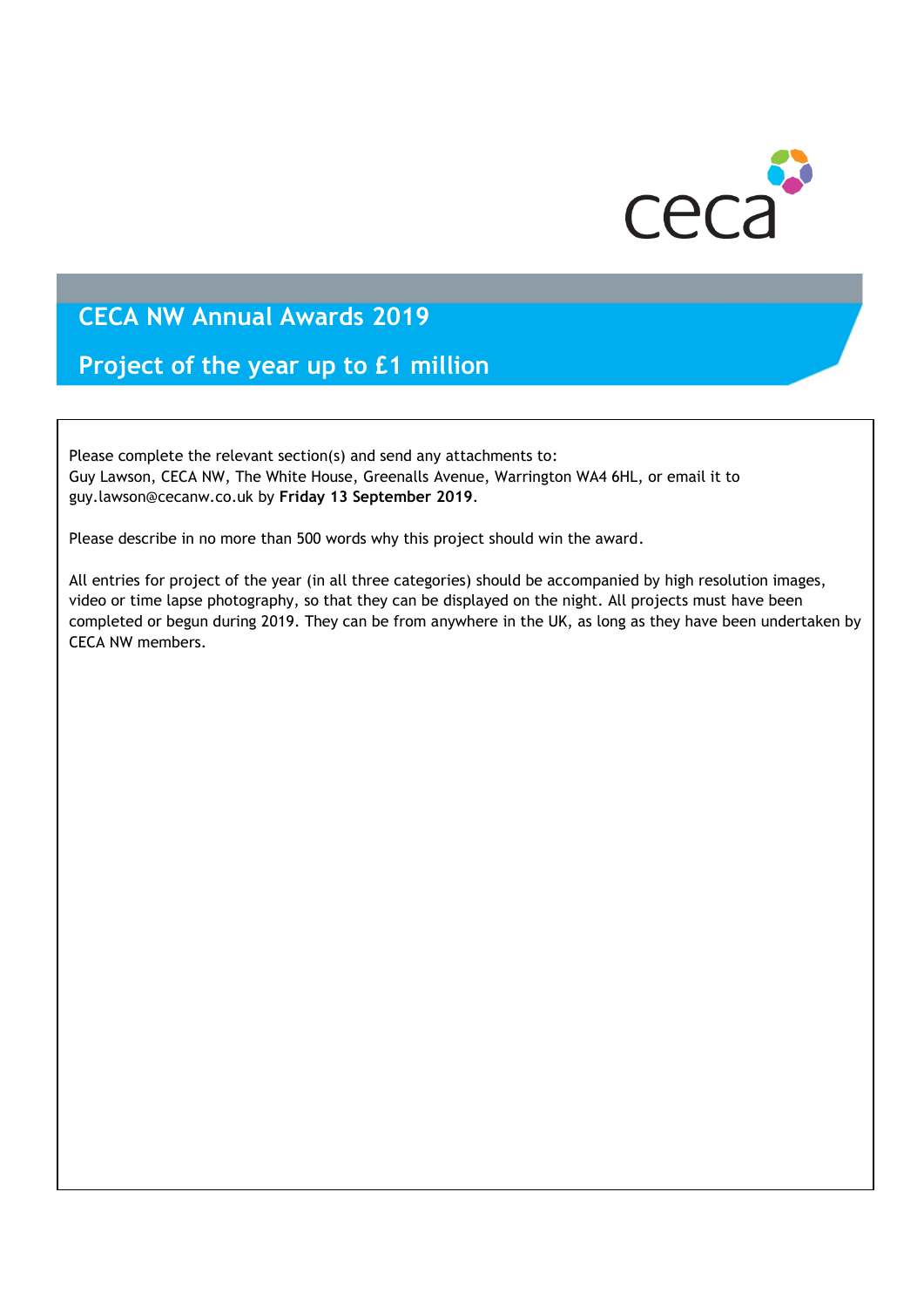

#### **Project of the year between £1-5 million**

Please complete the relevant section(s) and send any attachments to: Guy Lawson, CECA NW, The White House, Greenalls Avenue, Warrington WA4 6HL, or email it to guy.lawson@cecanw.co.uk by **Friday 13 September 2019**.

Please describe in no more than 500 words why this project should win the award.

All entries for project of the year (in all three categories) should be accompanied by high resolution images, video or time lapse photography, so that they can be displayed on the night. All projects must have been completed or begun during 2019. They can be from anywhere in the UK, as long as they have been undertaken by CECA NW members.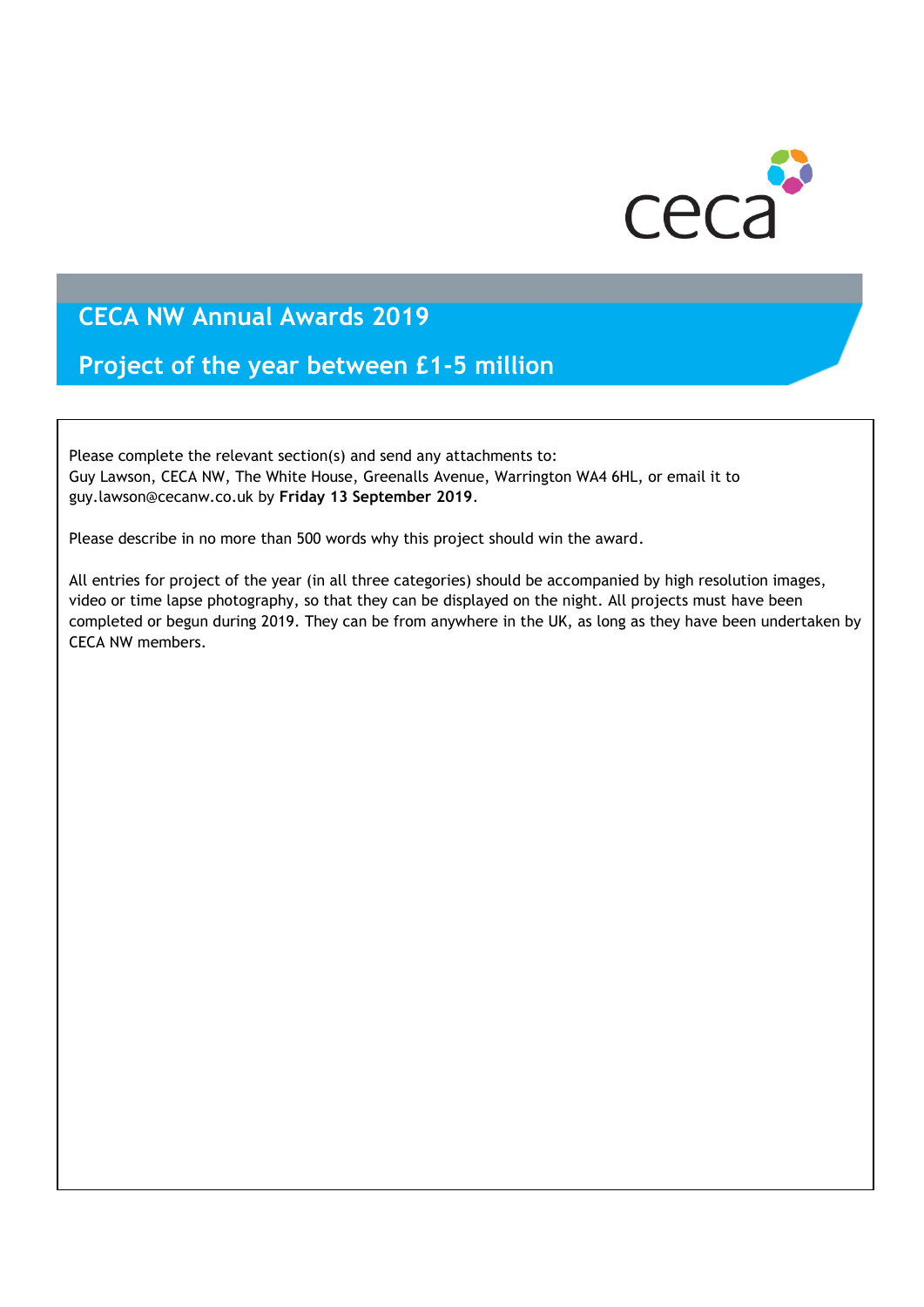

**Project of the year over £5 million**

Please complete the relevant section(s) and send any attachments to: Guy Lawson, CECA NW, The White House, Greenalls Avenue, Warrington WA4 6HL, or email it to guy.lawson@cecanw.co.uk by **Friday 13 September 2019**.

Please describe in no more than 500 words why this project should win the award.

All entries for project of the year (in all three categories) should be accompanied by high resolution images, video or time lapse photography, so that they can be displayed on the night. All projects must have been completed or begun during 2019. They can be from anywhere in the UK, as long as they have been undertaken by CECA NW members.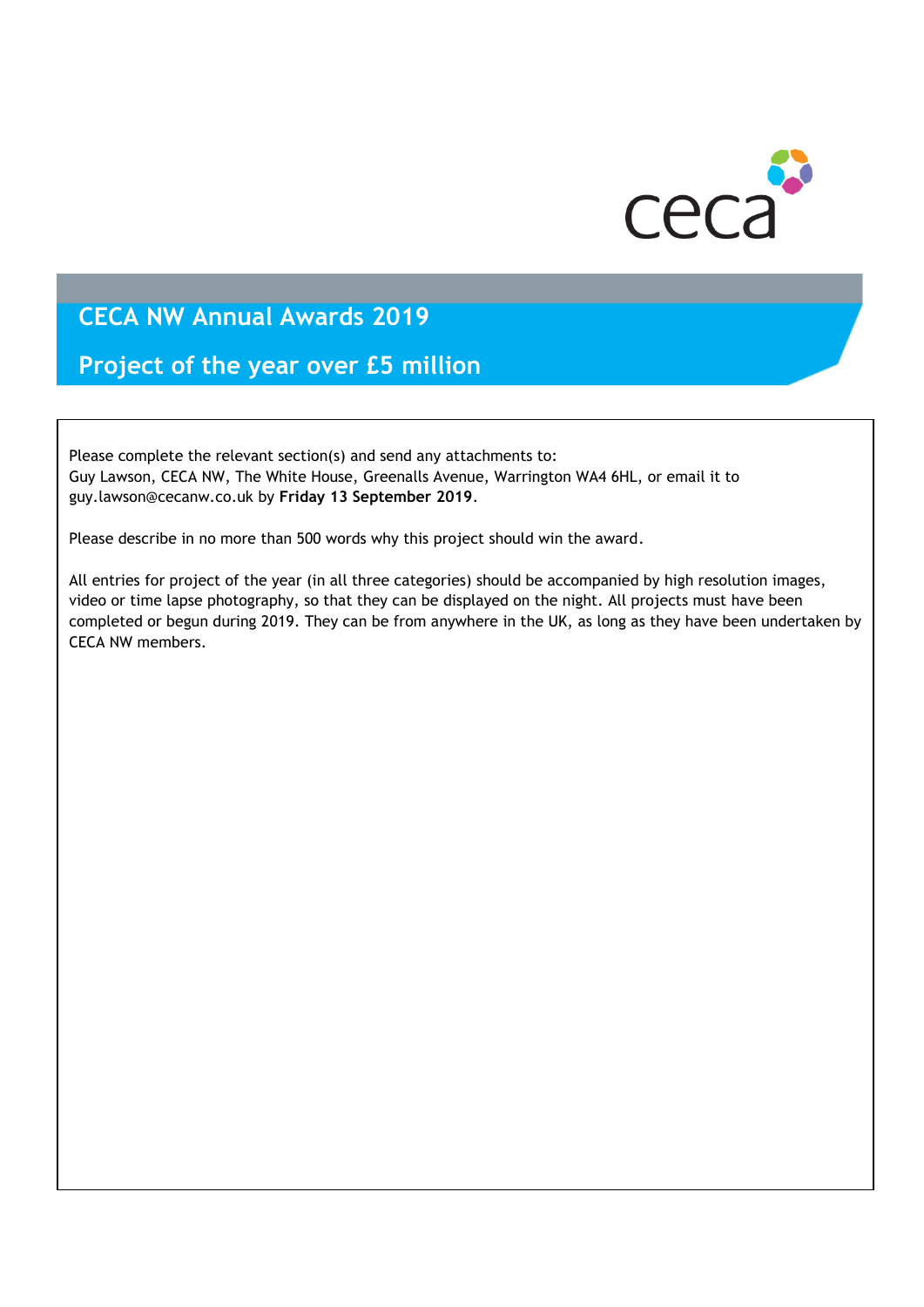

**Young professional of the year** 

Please complete the relevant section(s) and send any attachments to: Guy Lawson, CECA NW, The White House, Greenalls Avenue, Warrington WA4 6HL, or email it to guy.lawson@cecanw.co.uk by **Friday 13 September 2019**.

Please describe in no more than 500 words why this candidate should win the award.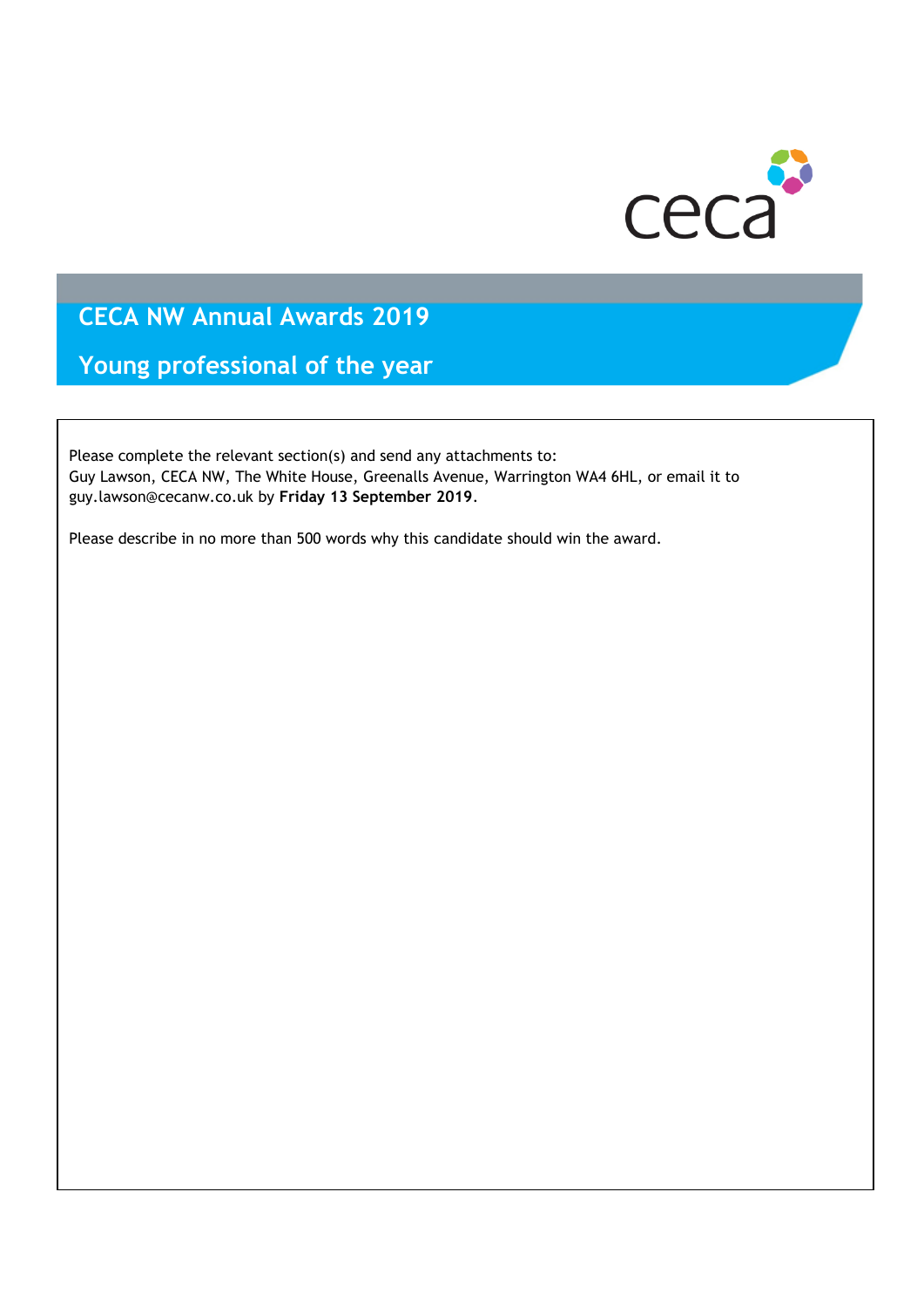

**Lifetime achievement award**

Please complete the relevant section(s) and send any attachments to: Guy Lawson, CECA NW, The White House, Greenalls Avenue, Warrington WA4 6HL, or email it to guy.lawson@cecanw.co.uk by **Friday 13 September 2019**.

Please describe in no more than 500 words why this candidate should win the award.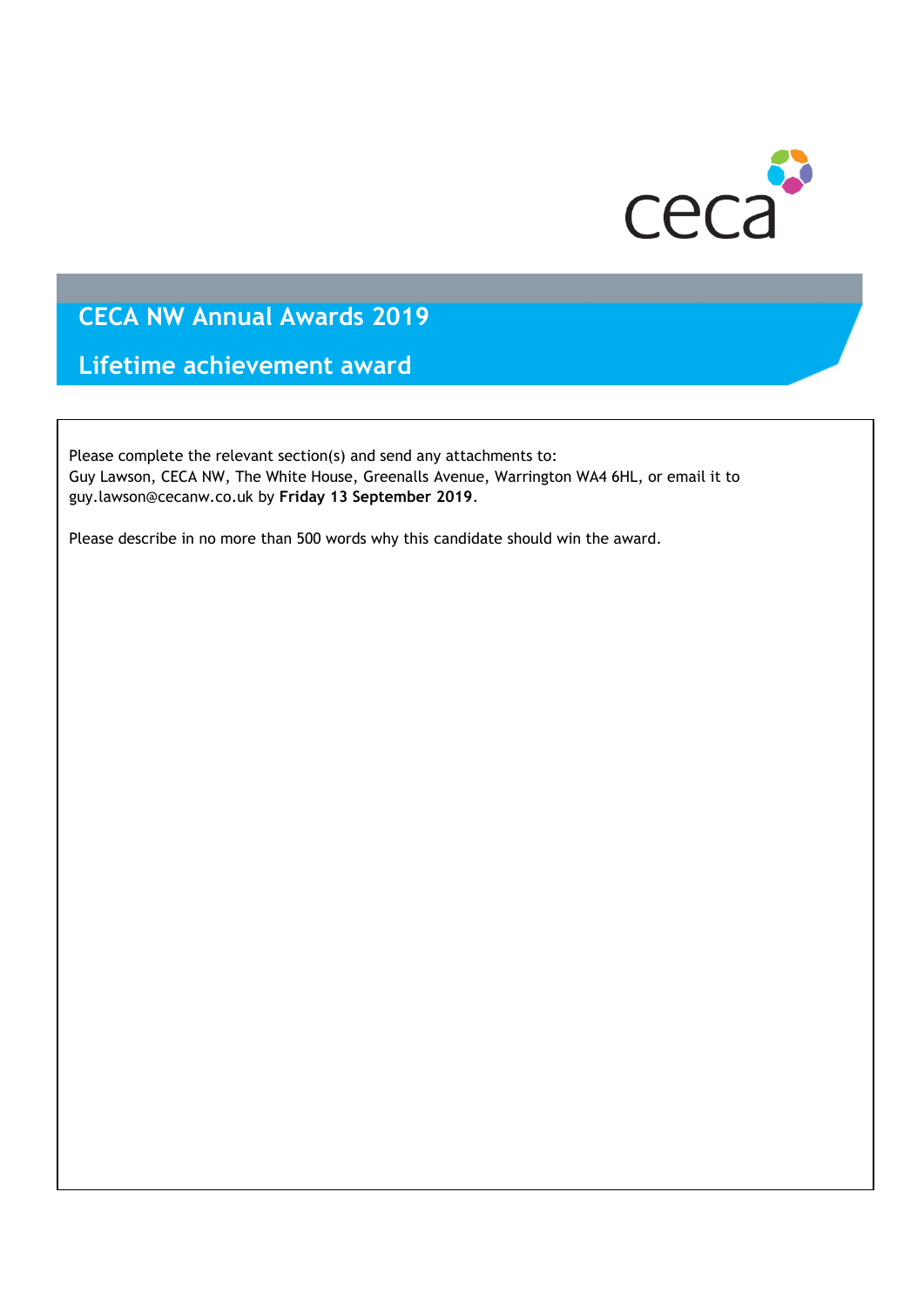

**Women in civil engineering award**

Please complete the relevant section(s) and send any attachments to: Guy Lawson, CECA NW, The White House, Greenalls Avenue, Warrington WA4 6HL, or email it to guy.lawson@cecanw.co.uk by **Friday 13 September 2019**.

Please describe in no more than 500 words why this candidate should win the award.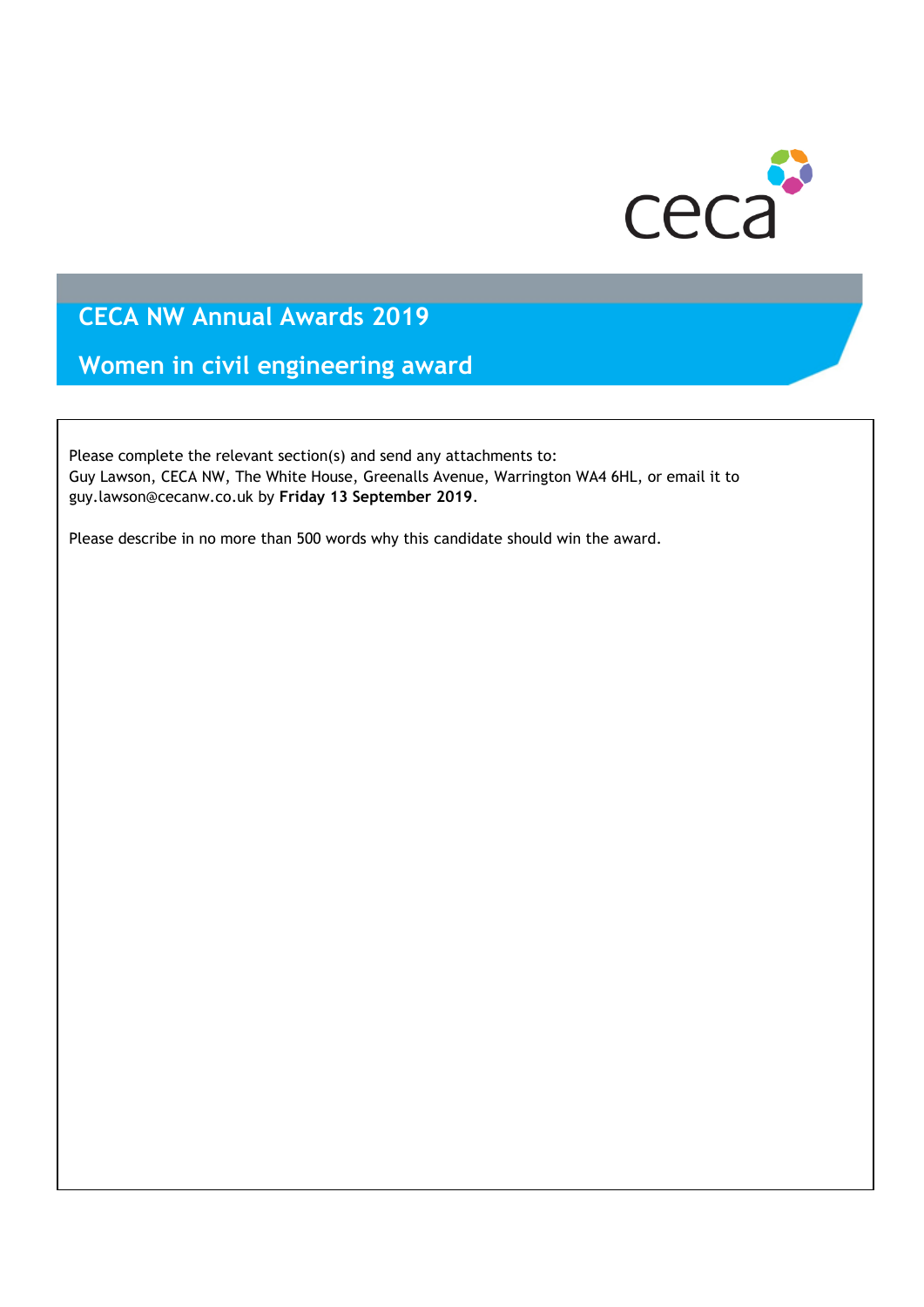

**Collaborative partnership award**

Please complete the relevant section(s) and send any attachments to: Guy Lawson, CECA NW, The White House, Greenalls Avenue, Warrington WA4 6HL, or email it to guy.lawson@cecanw.co.uk by **Friday 13 September 2019**.

Please describe in no more than 500 words why this project should win the award.

All entries should be accompanied by high resolution images, video or time lapse photography, so that they can be displayed on the night. All projects must have been completed or begun during 2019. They can be from anywhere in the UK, as long as they have been undertaken by CECA NW members.